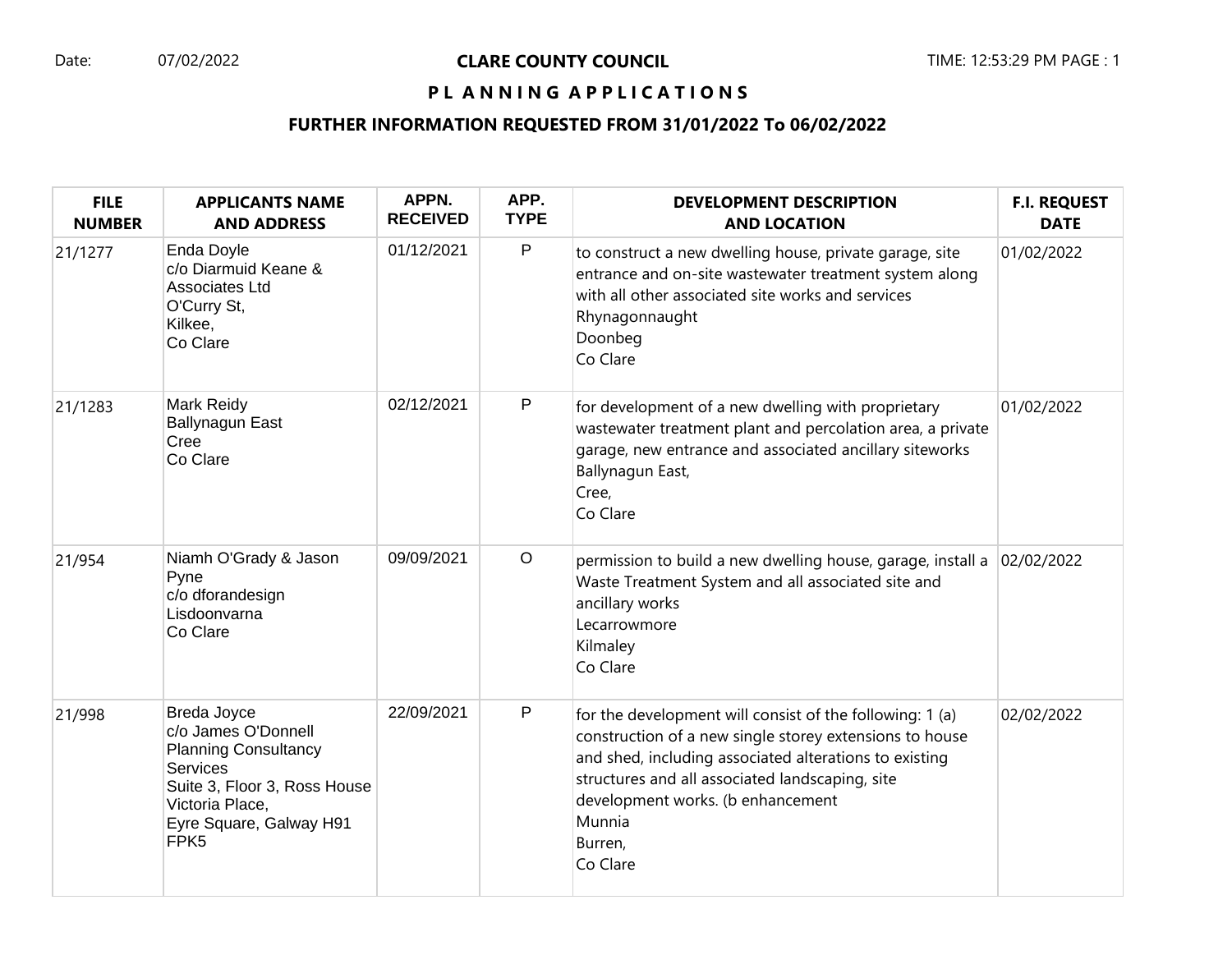# PL ANNING APPLICATIONS

## **FURTHER INFORMATION REQUESTED FROM 31/01/2022 To 06/02/2022**

| 21/1276 | Ashley Gribben<br>c/o Deirdre Foran Design<br>Lisdoonvarna<br>Co Clare<br>V95 YD50                   | 01/12/2021 | $\circ$      | permission to replace the existing sub standard dwelling<br>with a new dwelling in a revised location within the site<br>area, demolish the existing building to create a safer<br>entrance, install a waste water treatment unit and all<br>associated ancillary site works<br>Clooneyogan South<br>Lahinch<br>Co Clare V95 V2H7 | 02/02/2022 |
|---------|------------------------------------------------------------------------------------------------------|------------|--------------|-----------------------------------------------------------------------------------------------------------------------------------------------------------------------------------------------------------------------------------------------------------------------------------------------------------------------------------|------------|
| 21/1288 | Brane-Strom L.L.C<br>c/o Aiden Fitzgerald<br>AF Engineerig<br>Doolin<br>Co Clare                     | 03/12/2021 | $\mathsf{R}$ | of the rear extension and attic conversion of existing<br>dwelling together with ancillary works<br>Ballyvara<br>Doolin<br>Co Clare                                                                                                                                                                                               | 02/02/2022 |
| 21/1281 | Eileen Whelan<br>c/o Michael O'Brien<br>Tinarana<br>Killaloe<br>Co Clare V94 R718                    | 02/12/2021 | $\mathsf{P}$ | to erect a private dwelling house, install an effluent<br>treatment system and percolation area, access road and all<br>associated site works<br>Ardclooney<br>Killaloe<br>Co Clare                                                                                                                                               | 03/02/2022 |
| 21/1282 | John Donald<br>c/o Andrew Hersey Planning<br>3 Atlantic View<br>West End Kilkee<br>Co Clare V15 PH32 | 02/12/2021 | $\mathsf{R}$ | of outbuilding as constructed for domestic storage<br>purposes<br>Church Bay,<br>Meelick,<br>Whitegate, Co Clare                                                                                                                                                                                                                  | 03/02/2022 |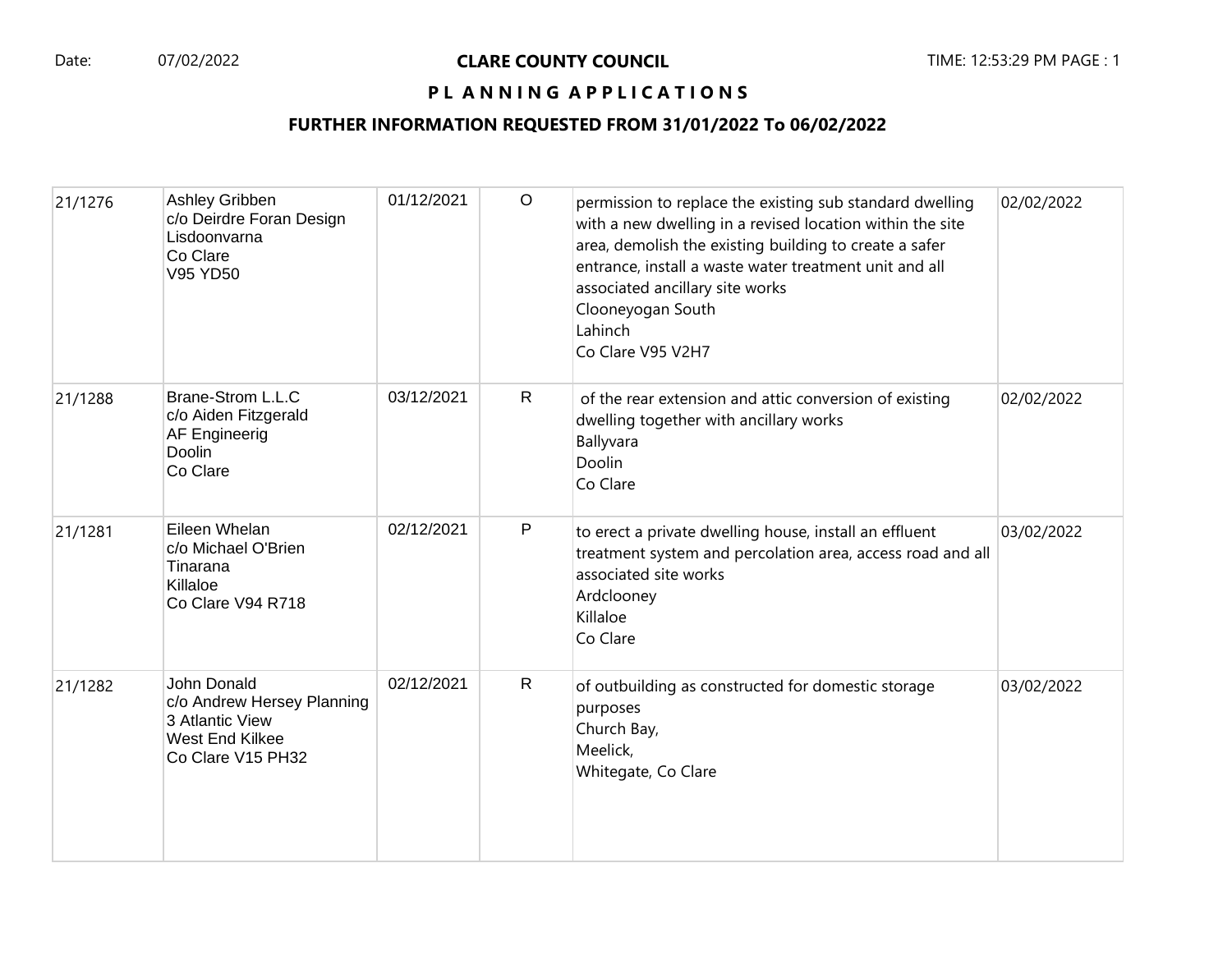# **PL ANNING APPLICATIONS**

# **FURTHER INFORMATION REQUESTED FROM 31/01/2022 To 06/02/2022**

| 21/1284 | Jack McMahon<br>c/o Brian Foudy &<br>Associates Ltd<br><b>Osprey House</b><br><b>Carmody Street</b><br>Ennis, Co Clare | 02/12/2021 | C | P18-1014 to construct a dwelling house b) PERMISSION to 03/02/2022<br>construct a domestic garage together with all associated<br>site development works and connections to public services<br>Site No 4 Holland Street,<br>Liscannor,<br>Co Clare |            |
|---------|------------------------------------------------------------------------------------------------------------------------|------------|---|----------------------------------------------------------------------------------------------------------------------------------------------------------------------------------------------------------------------------------------------------|------------|
| 21/1311 | lan Barry<br>c/o Alex Russell Associates<br>Liscannor,<br>Co Clare                                                     | 09/12/2021 | P | for the construction of a single storey rear extension and<br>reconfiguration of existing storage shed and associated<br>site works<br>Apt No 4, The Sextant,<br>Gratten Street,<br>Kilkee, Dough Tld,, Co Clare V15 NX52                          | 04/02/2022 |

#### **\*\*\* CONTROL REPORT \*\*\***

- Approval : 0
- Extension of Duration : 0
	- Outline : 2
	- Permission : 5
	- Retention : 2
- Permission Consequent : 1
	- Temporary :  $0$

10

**\*\*\* END OF REPORT \*\*\***